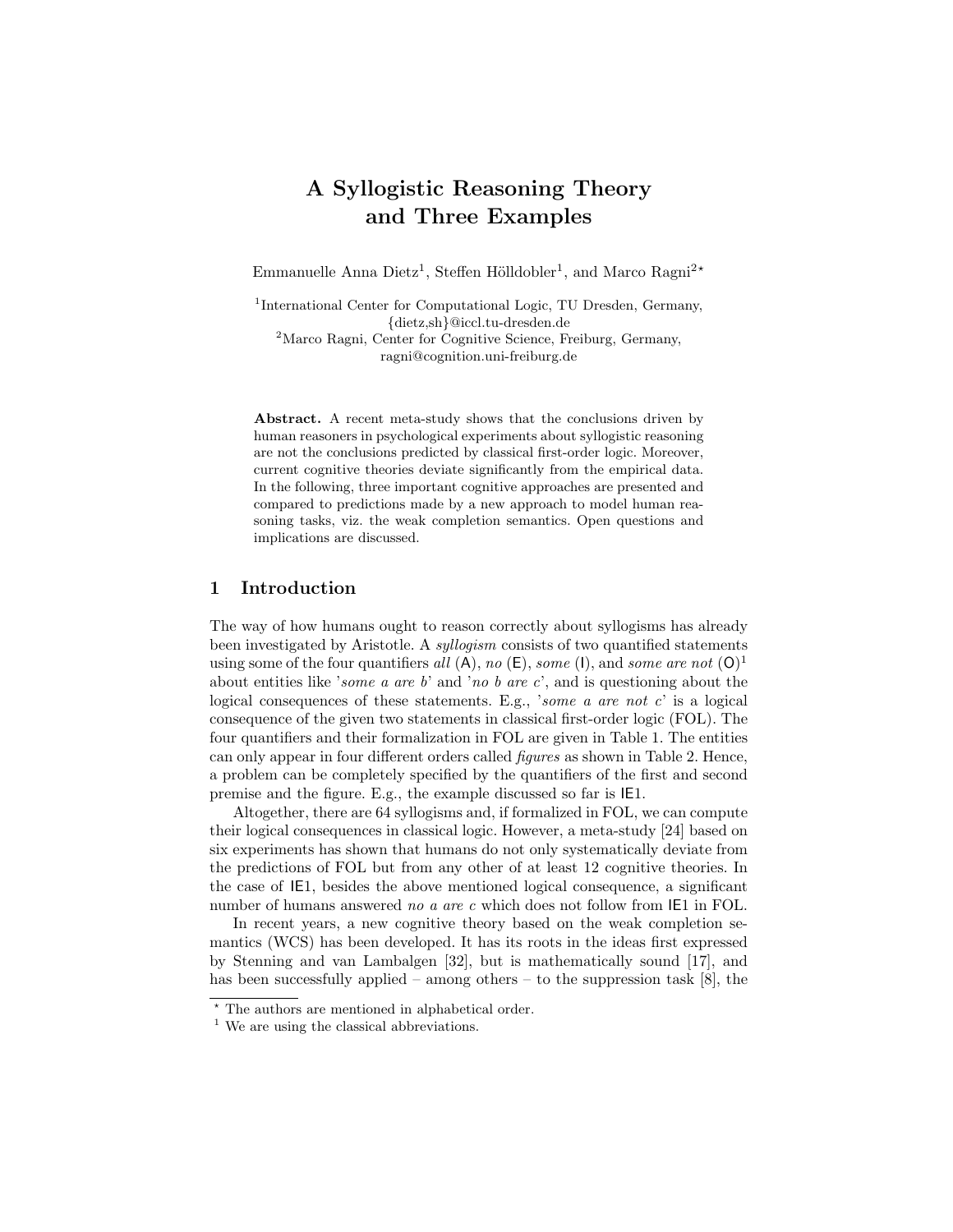| Mood                        | Natural Language | FOL.                                    | Short |
|-----------------------------|------------------|-----------------------------------------|-------|
| Affirmative universal (A)   | all a are b      | $\forall X(a(X) \rightarrow b(X))$      | Aab   |
| Affirmative existential (I) | some a are b     | $\exists X(a(X) \wedge b(X))$           | lab   |
| Negative universal $(E)$    | no a are b       | $\forall X(a(X) \rightarrow \neg b(X))$ | Eab   |
| Negative existential $(O)$  | some a are not b | $\exists X(a(X) \wedge \neg b(X))$      | Oab   |

Table 1. The four syllogistic moods together with their logical formalization.

|           |      | Figure 1 Figure 2 Figure 3 Figure 4 |     |     |
|-----------|------|-------------------------------------|-----|-----|
| Premise 1 | a-b  | b-a                                 | a-b | b-a |
| Premise 2 | b-c. | c-b                                 | c-b | b-c |

Table 2. The four figures used in syllogistic reasoning.

selection task [9], the belief bias effect [28,29], to reasoning about conditionals [5,7] and to spatial reasoning [6]. Hence, it was natural to ask whether WCS is competitive in syllogistic reasoning and how it performs with respect to the cognitive theories considered in [24]. This paper gives some preliminary results by considering FOL, the syntactic rule based theory PSYCOP [31], and two model-based theories that performed well in the meta-study: the verbal model theory  $[30]$  and the mental model theory<sup>2</sup>  $[19]$ .

# 2 Predictions of Cognitive Theories

Due to space limitations we will refer for the assumed operations and underlying cognitive processes of the other theories to [24]. The predictions of the theories FOL, PSYCOP, verbal, and mental models for the syllogisms IE1, EA3, and AA4 and those of the participants are depicted in Table 3. For the statistical analysis, the reader is refered to [24].

FOL and the other three cognitive theories make different predictions. Additionally, each theory provides at least one prediction which is correct with respect to classical FOL and provides an additional prediction which is false with respect to classical FOL.

# 3 Syllogisms

Various theories have tried to explain this phenomenon. Some conclusions can be explained by converting the premises [2] or by assuming that the atmosphere of the premises influences the acceptance for the conclusion [34]. Johnson-Laird and Byrne [21] proposed the mental model theory [20], which additionally supposes the search for counterexamples when validating the conclusion. Evans et

 $^{\rm 2}$  http://mentalmodels.princeton.edu/models/mreasoner/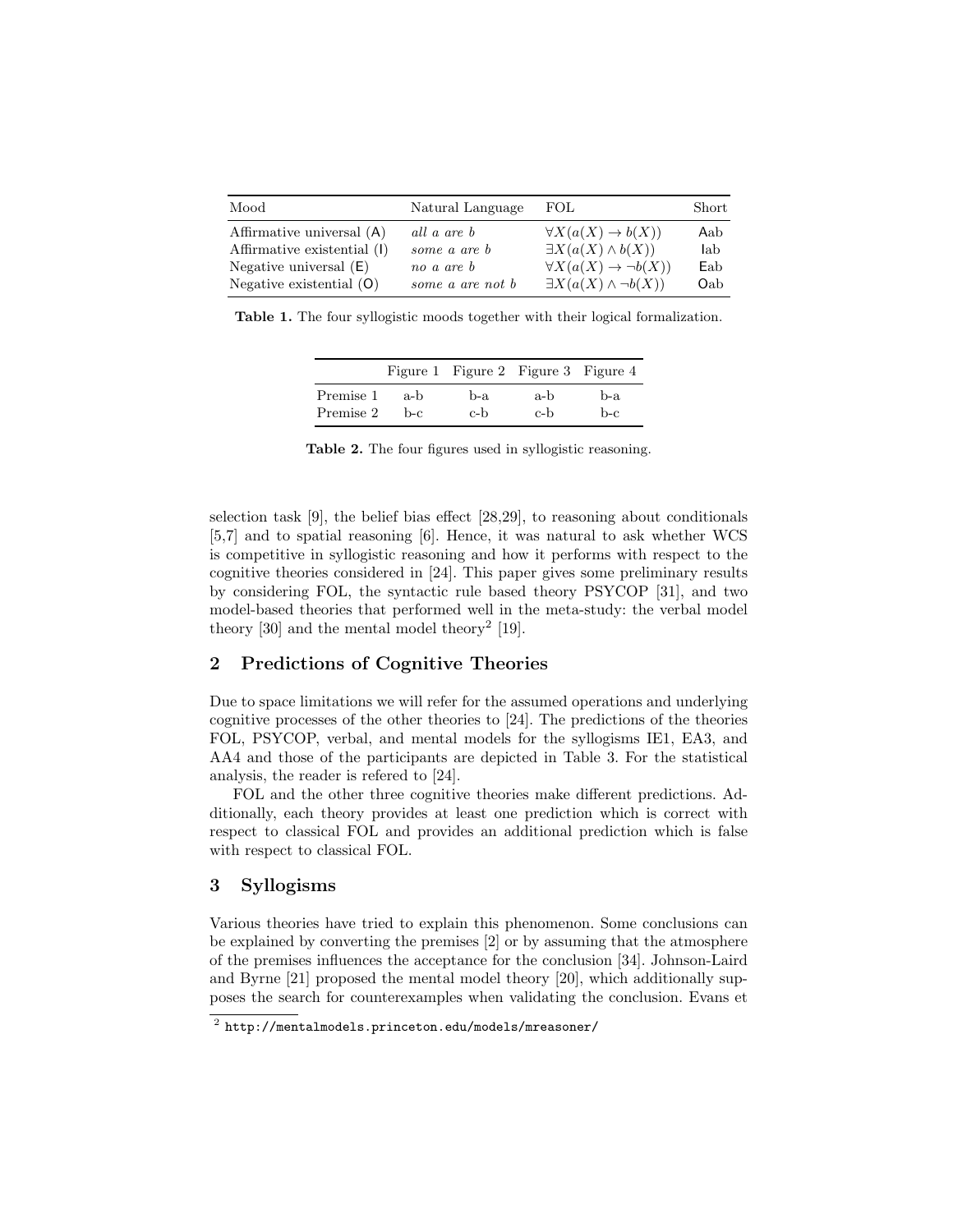|                 | participants <sup>3</sup> | FOL      | <b>PSYCOP</b>         | verbal models | mental models              |
|-----------------|---------------------------|----------|-----------------------|---------------|----------------------------|
| IE1             | Eac, Oac                  | Oac      | $Oac, \,$ lac,<br>lca | Oac           | Eac, Eca, Oac,<br>Oca, NVC |
| EA <sub>3</sub> | Eac, Eca                  | Eac, Eca | Eac, Eca,<br>Oac, Oca | NVC, Eca      | Eac, Eca                   |
| AA4             | Aac, NVC                  | lac, Ica | lac, Ica              | NVC, Aca      | Aca, Aac,<br>lac, Ica      |

Table 3. The conclusions drawn by the participants are highlighted in gray and compared to the predictions of the theories FOL, PSYCOP, verbal, and mental models for the syllogisms IE1, EA3, and AA4. NVC denotes that there are no valid conclusions.

al. [12,11] proposed a theory which is sometimes referred to as the selective scrutiny model [14,1]. First, humans heuristically accept any syllogism having a believable conclusion, and only check on the logic if the conclusion contradicts their belief. Adler and Rips [1] claim that this behavior is rational because it efficiently maintains our beliefs, except in case if there is any evidence to change them. It results in an adaptive process, for which we only make an effort towards a logical evaluation when the conclusion is unbelievable. It would take a lot of effort if we would constantly verify them even though there is no reason to question them. As people intend to keep their beliefs consistent, they invest more effort in examining statements that contradict them, than the ones that comply with them. However, this theory cannot fully explain all classical logical errors in the reasoning process. Yet another approach, the selective processing model [13], accounts only for a single preferred model. If the conclusion is neutral or believable, humans attempt to construct a model that supports it. Otherwise, they attempt to construct a model, which rejects it.

As summarized in [14], there are several stages in which a belief bias can take place. First, beliefs can influence our interpretation of the premises. Second, in case a statement contradicts our belief, we might search for alternative models and check whether the conclusion is plausible.

# 4 Weak Completion Semantics

The general notation, which we will use in the paper, is based on [26,16].

### 4.1 Logic Programs

We assume the reader to be familiar with logic and logic programming, but recall basic notions and notations. A (logic) program is a finite set of (program) clauses of the form  $A \leftarrow \top$ ,  $A \leftarrow \bot$  or  $A \leftarrow B_1 \land \ldots \land B_n$ ,  $n > 0$ , where A is an atom,

<sup>&</sup>lt;sup>3</sup> 156 participants have been asked where the population ranges from highschool to university students.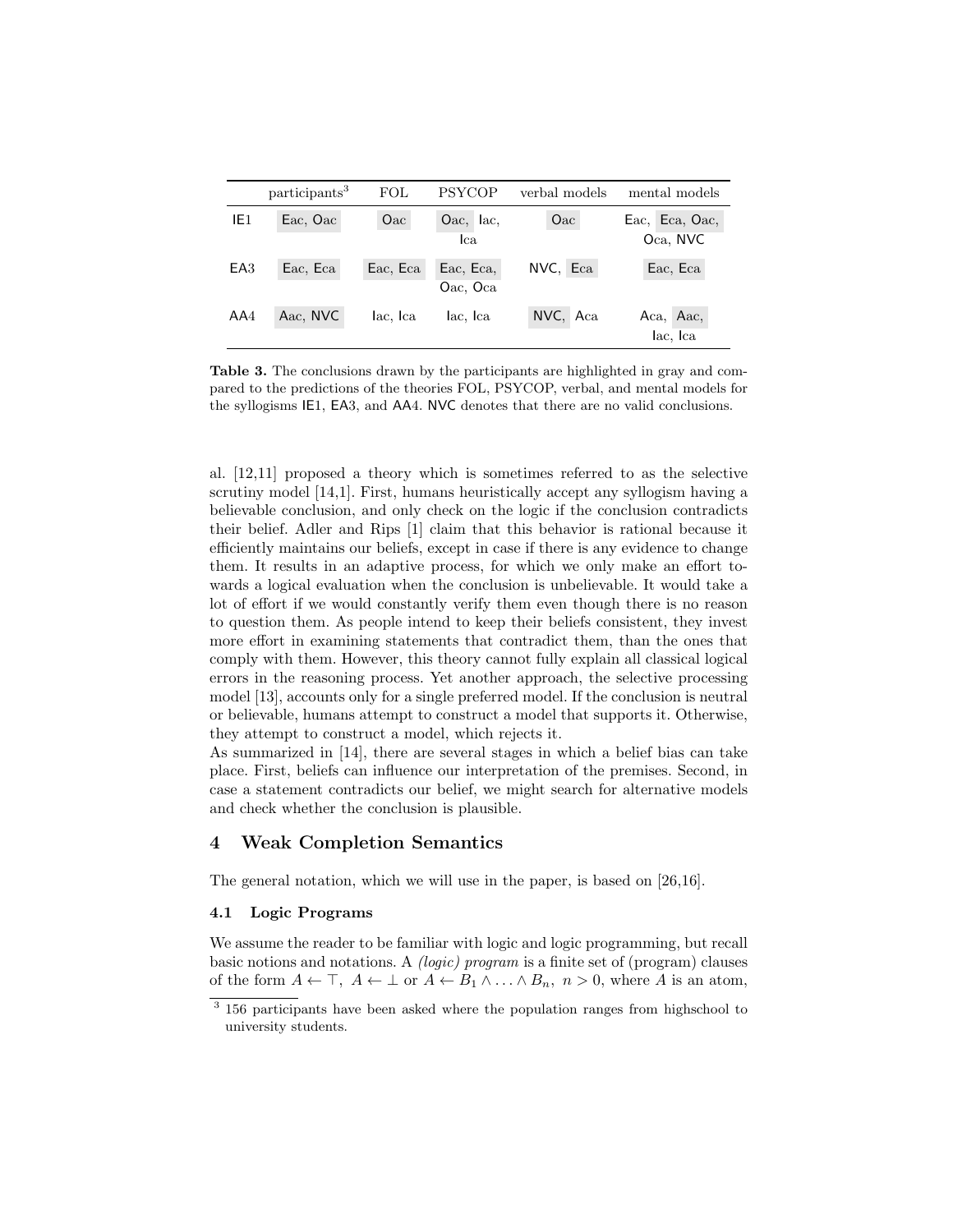| $F \neg F$                                                                                            | $\wedge$ TU $\perp$ | $V$ $T U$ $T$           | $\leftarrow$ TU $\perp$ | $\leftrightarrow$ TU $\perp$ |
|-------------------------------------------------------------------------------------------------------|---------------------|-------------------------|-------------------------|------------------------------|
| $\begin{array}{c} T \\ \bot \\ U \\ \end{array} \begin{array}{c} \bot \\ \top \\ \top \\ \end{array}$ | $T$ $T$ $U$ $L$     | TIT T T                 | $T$ $T$ $T$ $T$         | TTUL                         |
|                                                                                                       | U U U               | U T U U                 | $U U \top T$            | $U U \top U$                 |
|                                                                                                       | 工工工工                | $\perp$ $\perp$ $\perp$ | $\perp$ $\perp$ U T     | $\perp$ $\perp$ U T          |

Table 4.  $\top$ ,  $\bot$ , and U denote *true*, *false*, and *unknown*, respectively.

 $B_i, 1 \leq i \leq n$ , are literals and  $\top$  and  $\bot$  denote truth and falsehood, resp. A is called head and  $\top$ ,  $\bot$  as well as  $B_1 \wedge \ldots \wedge B_n$  are called body of the corresponding clause. Clauses of the form  $A \leftarrow \top$  and  $A \leftarrow \bot^4$  are called *positive* and *negative* facts, respectively. We restrict terms to be constants and variables only, i.e. we consider data logic programs. Throughout this paper, P denotes a program. We assume for each  $P$  that the alphabet consists precisely of the symbols occurring in  $P$  and that non-propositional programs contain at least one constant. When writing sets of literals we will omit curly brackets if the set has only one element.

 $g\mathcal{P}$  denotes the set of all ground instances of clauses occurring in  $\mathcal{P}$ . A ground atom A is defined in  $g\mathcal{P}$  iff  $g\mathcal{P}$  contains a clause whose head is A; otherwise A is said to be *undefined.*  $def(S, \mathcal{P}) = \{A \leftarrow Body \in \mathcal{P} \mid A \in \mathcal{S} \lor \neg A \in \mathcal{S}\}\$ is called *definition* of S in P, where S is a set of ground literals. S is said to be consistent iff it does not contain a pair of complementary literals.

#### 4.2 Three-Valued Lukasiewicz Semantics

We consider the three-valued Lukasiewicz Semantics [27], for which the corresponding truth values are  $\top$ ,  $\bot$  and U, which mean true, false and unknown, respectively. A three-valued interpretation  $I$  is a mapping from formulas to a set of truth values  $\{\top, \bot, \mathsf{U}\}\$ . The truth value of a given formula under I is determined according to the truth tables in Table 4. We represent an interpretation as a pair  $I = \langle I^{\top}, I^{\perp} \rangle$  of disjoint sets of atoms, where  $I^{\top}$  is the set of all atoms that are mapped to  $\top$  by I, and  $I^{\perp}$  is the set of all atoms that are mapped to  $\perp$ by I. Atoms which do not occur in  $I^{\top} \cup I^{\perp}$  are mapped to U. Let  $I = \langle I^{\top}, I^{\perp} \rangle$ and  $J = \langle J^{\top}, J^{\perp} \rangle$  be two interpretations:  $I \subseteq J$  iff  $I^{\top} \subseteq J^{\top}$  and  $I^{\perp} \subseteq J^{\perp}$ .  $I(F) = \top$  means that a formula F is mapped to true under I. M is a model of  $g\mathcal{P}$  if it is an interpretation, which maps each clause occurring in  $g\mathcal{P}$  to  $\top$ . I is the *least model* of  $g\mathcal{P}$  iff for any other model J of  $g\mathcal{P}$  it holds that  $I \subseteq J$ .

#### 4.3 Reasoning with Respect to Least Models

For a given  $P$ , consider the following transformation:

1. For each A where  $def(A, \mathcal{P}) \neq \emptyset$ , replace all  $A \leftarrow Body_1, \ldots, A \leftarrow Body_m \in def(A, \mathcal{P})$  by  $A \leftarrow Body_1 \vee \ldots \vee Body_m$ . 2. Replace all occurrences of  $\leftarrow$  by  $\leftrightarrow$ .

<sup>&</sup>lt;sup>4</sup> We consider weak completion semantics and, hence, a clause of the form  $A \leftarrow \perp$  is

turned into  $A \leftrightarrow \perp$  provided that this is the only clause in the definition of A.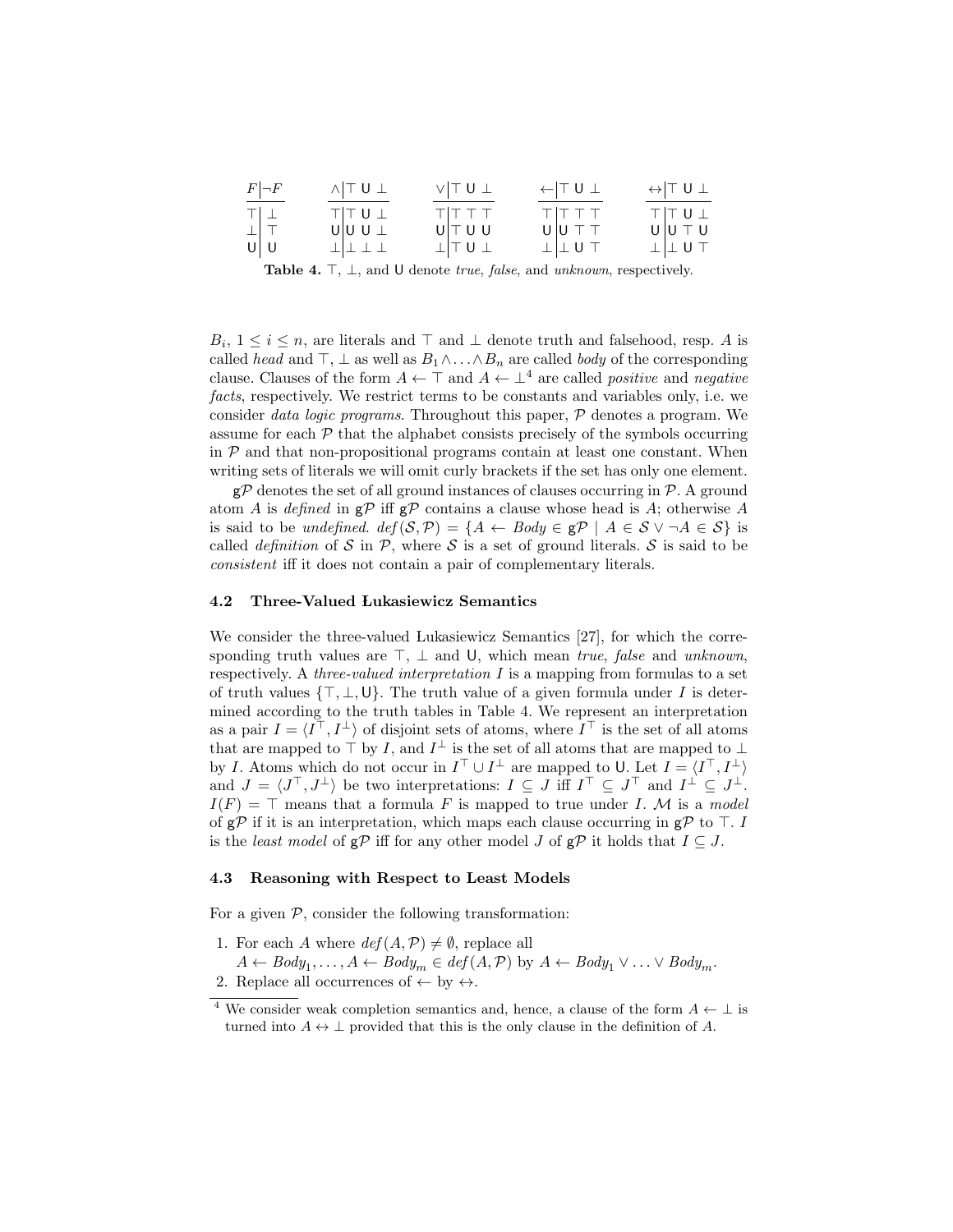The obtained ground program is called *weak completion* of  $P$  or  $wcP$ .<sup>5</sup>

It has been shown in [18] that logic programs as well as their weak completions admit a least model under L-logic. Moreover, the least L-model of  $wc\mathcal{P}$  can be obtained as the least fixed point of the following semantic operator, which is due to Stenning and van Lambalgen [32]:  $\Phi_{\mathcal{P}}(\langle I^{\top}, I^{\perp} \rangle) = \langle J^{\top}, J^{\perp} \rangle$ , where

$$
J^{\top} = \{ A \mid A \leftarrow Body \in def(A, \mathcal{P}) \text{ and } Body \text{ is } true \text{ under } \langle I^{\top}, I^{\perp} \rangle \}
$$
  

$$
J^{\perp} = \{ A \mid def(A, \mathcal{P}) \neq \emptyset \text{ and }
$$
  
*Body is false* under  $\langle I^{\top}, I^{\perp} \rangle$  for all  $A \leftarrow Body \in def(A, \mathcal{P}) \}$ 

Weak completion semantics (WCS) is the approach to consider weakly completed logic programs and to reason with respect to the least L-models of these programs. We write  $P \models_{wcs} F$  iff formula F holds in the least L-model of  $wc\mathcal{P}$ . In the remainder of this paper,  $\mathcal{M}_{\mathcal{P}}$  denotes the least L-model of  $wc\mathcal{P}$ .

The correspondence between weak completion semantics and well-founded semantics [33] for tight programs, i.e. those without positive cycles, is shown in [10].

### 4.4 Integrity Constraints

A set of integrity constraints IC comprises clauses of the form  $\bot \leftarrow Body$ , where  $Body$  is a conjunction of literals. Under a three-valued semantics, there are several ways on how to understand integrity constraints [23], two of them being the theoremhood view and the consistency view. Consider the  $IC$ 

$$
\bot \leftarrow \neg p \land q
$$

The theoremhood view requires that a model only satisfies the set of integrity constraints if for all its clauses, Body is false under this model. In the example, this is only the case if  $p$  is true or if  $q$  is false in the model. In the consistency view, the set of integrity constraints is satisfied by the model if Body is unknown or false in it. Here, a model satisfies  $\mathcal{IC}$  already if either p or q is unknown.

In this paper we adopt the consistency view. Formally, given  $P$  and set  $IC$ , P satisfies IC iff there exists I, which is a model for  $g\mathcal{P}$ , and for each  $\perp$  ←  $Body \in \mathcal{IC}$ , we find that  $I(Body) \in {\{\perp, \mathsf{U}\}}$ .

### 5 Reasoning Towards an Appropriate Logical Form

### 5.1 Existential Import: Modeling Gricean Implicature

We assume that humans understand quantifiers with existential import, i.e. for all implies there exists. This is a reasonable assumption – called the Gricean Implicature [15] – as in natural language we normally do not quantify over things that do not exist. Furthermore, Stenning and van Lambalgen [32] have shown that humans require existential import for a conditional to be true. The program for A in Table 1 together with existential import is

$$
\mathcal{P}_{\mathsf{A}} = \{b(X) \leftarrow a(X), \ a(o) \leftarrow \top\}
$$

<sup>&</sup>lt;sup>5</sup> Note that undefined atoms are not identified with  $\perp$  as in the completion of  $\mathcal{P}$  [3].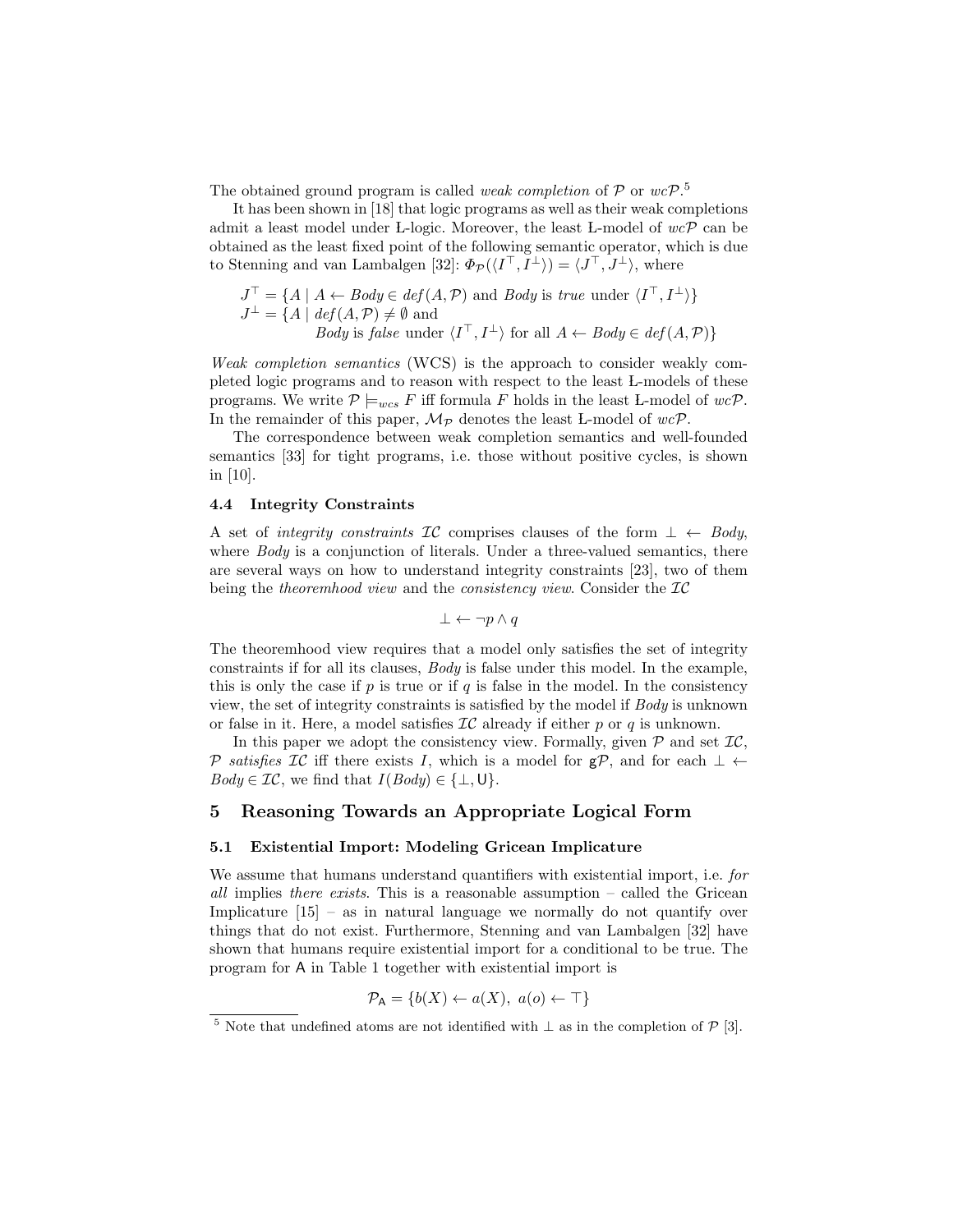where the first clause represents 'all  $a$  are  $b$ ' and the second clause states that there exists a constant, viz. o, for which  $a(o)$  is true. The least L-model of  $P_A$  is

$$
\langle \{a(o), b(o)\}, \emptyset \rangle
$$

which maps Aab, Iab, Iba and Aba to *true*, i.e. the programs which represent Aab, lab, Iba and Aba are true under the least L-model of  $P_A$ . We will now show how we can represent the corresponding programs for Iab and Iba.

#### 5.2 Positive and Negative Facts

The second and the third mood in Table 1, I and E, each implies two facts about something, e.g., about some constant  $o$ . The program for I in Table 1 is

$$
\mathcal{P}_I = \{a(o) \leftarrow \top, \ b(o) \leftarrow \top\}
$$

where o is a constant for which it holds that  $a(o)$  and  $b(o)$  are true. Its least L-model is

 $\langle \{a(o), b(o)\}, \emptyset \rangle$ 

which maps lab, Iba, Aab, and Aba to *true*. Section 5.4 explains why whenever lab is mapped to *true*, Iba is mapped to *true* as well, and vice versa. As  $\sigma$  is the only object for which  $a(o)$  and  $b(o)$  is true, we can generalize over all constants. Accordingly, Aab and Aba hold as well. Similarily, the program for E is

$$
\mathcal{P}_{\mathsf{E}} = \{a(o) \leftarrow \top, \ b(o) \leftarrow \bot\}
$$

where o is a constant for which  $a(o)$  is true and  $b(o)$  is false. Its least L-model is

$$
\langle \{a(o)\}, \{b(o)\}\rangle
$$

which maps Eab and Oab to *true*. Like in the case of I, as *o* is the only object for which  $a(o)$  is true and  $b(o)$  is false, we can generalize over all constants. Therefore, Eab holds as well.

#### 5.3 Negative Conclusions

The consequence in the third mood  $E$  is the negation of  $b(X)$ . As the weak completion semantics does not allow negative heads in clauses, we cannot represent this inference straightaway. Therefore, for every negative conclusion  $\neg p(X)$  we introduce an auxiliary formula  $p'(X)$  together with the clause  $p(X) \leftarrow \neg p'(X)$ . Accordingly, the program of the example for E in Table 1 together with the assumption of existential import, is

$$
\mathcal{P}_{\mathsf{E}} = \{b'(X) \leftarrow a(X), \ b(X) \leftarrow \neg b'(X), \ a(o) \leftarrow \top\}
$$

Its least L-model is

$$
\langle \{a(o), b'(o)\}, \{b(o)\}\rangle
$$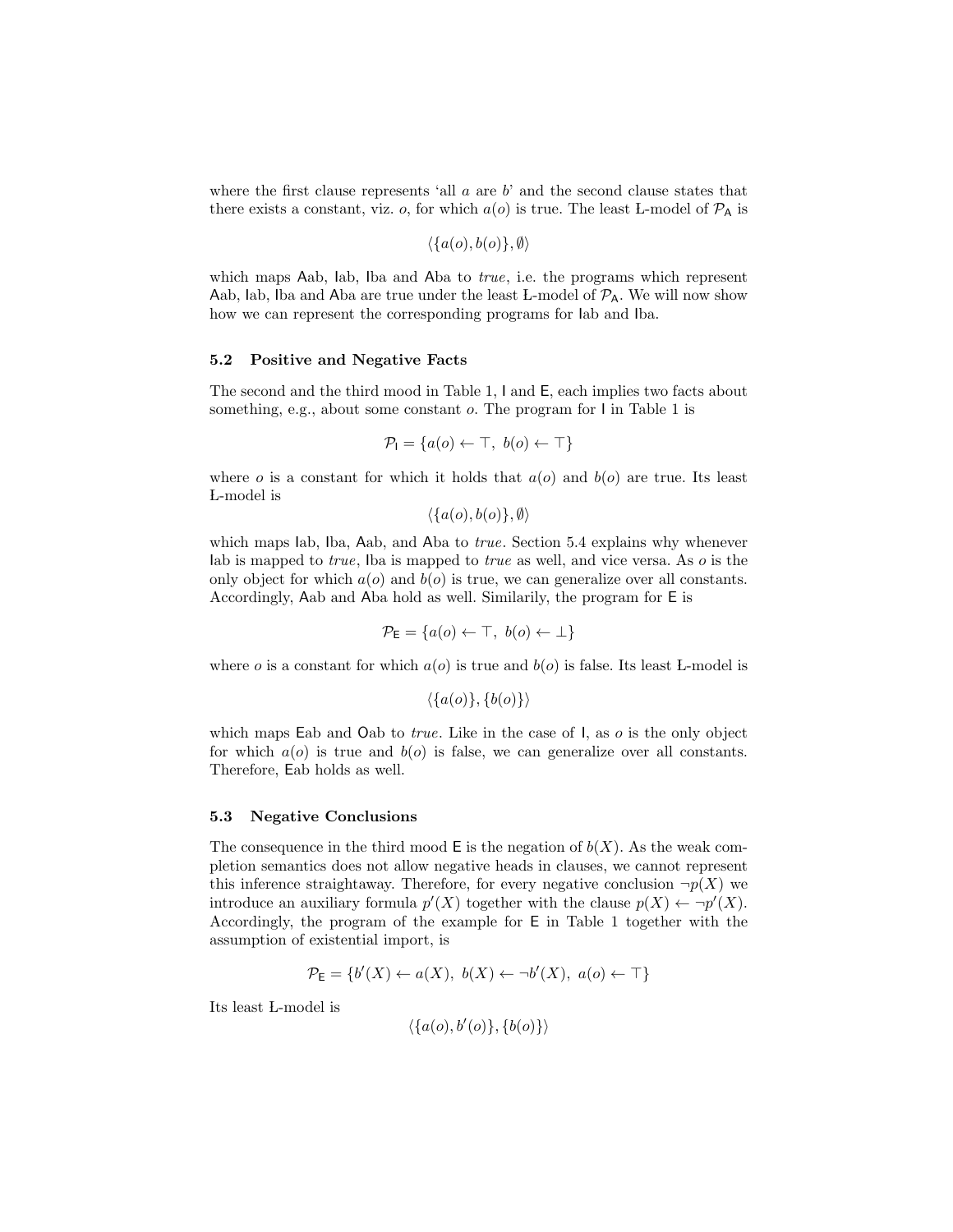which maps Eab and Oab to *true*. With the introduction of these auxiliary atoms, the need for integrity constraints arises. A model  $I = \langle I^{\top}, I^{\perp} \rangle$  for  $\mathcal{P}$ that contains both  $b(c)$  and  $b'(c)$  in  $I^{\top}$ , where c is any constant in  $\mathcal{P}$ , should be invalidated. This condition can be represented by the integrity constraint

$$
\mathcal{IC} = \{ \bot \leftarrow b(X) \land b'(X) \}
$$

and is to be understood as discussed in Section 4.4. For the following examples, whenever there exists a  $p(X)$  and its  $p'(X)$  counterpart in P, we implicitly assume  $\mathcal{IC} = {\perp \leftarrow p(X) \land p'(X)}$ .

#### 5.4 Symmetry

The results of the psychological experiments presented in [25] show that participants distinguish between the cases 'some  $a$  are  $c'$  or 'some  $c$  are  $a'$  (lac and Ica). However, for the mood I,  $a$  and  $c$  can be interchanged in FOL, because by commutativity,  $\exists X(a(X) \land c(X))$  is semantically equivalent to  $\exists X(c(X) \land a(X))$ . Likewise, the formalizations of lac and lca under WCS, i.e.  $\{a(o) \leftarrow \top, c(o) \leftarrow \top\}$ and  $\{c(o) \leftarrow \top, a(o) \leftarrow \top\}$  are semantically equivalent. Thus, neither FOL nor WCS can distinguish between Iac and Ica.

In FOL,  $\forall X(a(X) \rightarrow b(X))$  is semantically equivalent to  $\forall X(\neg b(X) \rightarrow b(X))$  $\neg a(X)$ ) by modus tollens. Likewise,  $\forall X(a(X) \rightarrow \neg b(X))$  is semantically equivalent to  $\forall X(b(X) \rightarrow \neg a(X))$ . For the representation under WCS and, in particular, given the additional fact representing the existential import, these two formulas are not semantically equivalent anymore. Eab is represented by

$$
\{b'(X) \leftarrow a(X), \ b(X) \leftarrow \neg b(X), \ a(o) \leftarrow \top\}
$$

whereas Eba is represented by

$$
\{a'(X) \leftarrow b(X), \ a(X) \leftarrow \neg a(X), \ b(o) \leftarrow \top\}
$$

both together with the corresponding integrity constraints.

#### 6 Predictions by the Weak Completion Semantics

In this section we present the three problems IE1, AA3, and EA3 and show the generated conclusions under the weak completion semantics.

### 6.1 Syllogism IE1

The program representing syllogism IE1 assuming existential import is

$$
\mathcal{P}_{\mathsf{IE1}} = \{a(o_1) \leftarrow \top, \ b(o_1) \leftarrow \top, \ c'(X) \leftarrow b(X), \ c(X) \leftarrow \neg c'(X), \ b(o_2) \leftarrow \top\}
$$

The weak completion of  $g\mathcal{P}_{\mathsf{IE}1}$  is

$$
\{ a(o_1) \leftrightarrow \top, b(o_1) \leftrightarrow \top, c'(o_1) \leftrightarrow b(o_1), c(o_1) \leftrightarrow \neg c'(o_1), b(o_2) \leftrightarrow \top, c'(o_2) \leftrightarrow b(o_2), c(o_2) \leftrightarrow \neg c'(o_2) \}
$$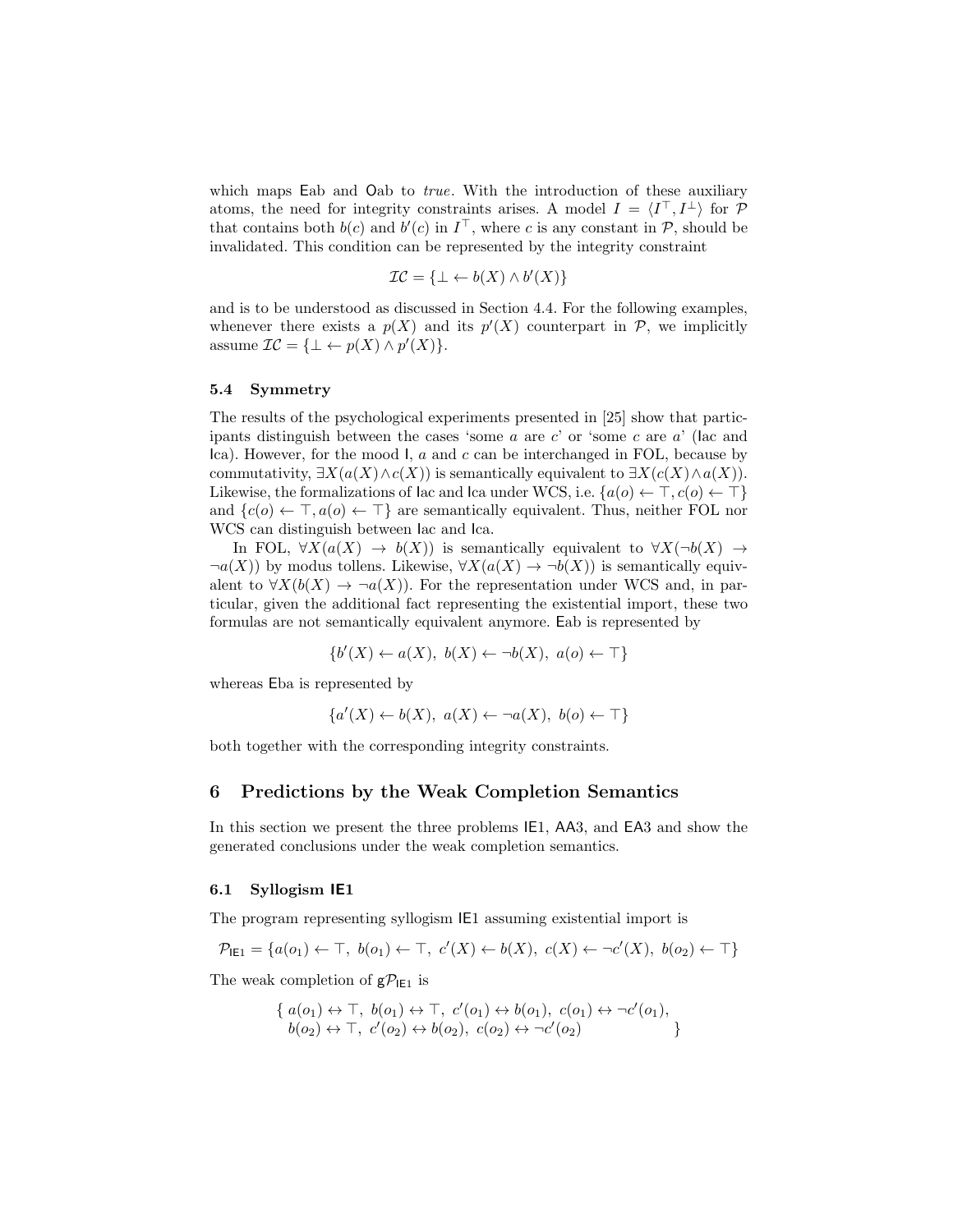Its least L-model is

$$
\langle \{a(o_1), b(o_1), c'(o_1), b(o_2), c'(o_2)\}\{c(o_1), c(o_2)\}\rangle,
$$

which maps Oac and Eac to *true*. These are exactly the conclusions drawn by the participants and, hence, there is a perfect match in this example. One should observe that Oac is the only valid conclusion in classical FOL, whereas Eac is not a valid conclusion in classical FOL. Likewise, neither PSYCOP nor verbal models nor mental models match the participant's choices (see Table 3).

#### 6.2 Syllogism AA4

The program representing syllogism AA4 assuming existential import is

$$
\mathcal{P}_{\mathsf{AAA}} = \{a(X) \leftarrow b(X), \ b(o_1) \leftarrow \top, \ c(X) \leftarrow b(X), \ b(o_2) \leftarrow \top\}
$$

The weak completion of  $gP_{AA4}$  is

$$
\{ a(o_1) \leftrightarrow b(o_1), c(o_1) \leftrightarrow b(o_1), b(o_1) \leftrightarrow \top, a(o_2) \leftrightarrow b(o_2), c(o_2) \leftrightarrow b(o_2), b(o_2) \leftrightarrow \top \}
$$

Its least L-model is

 $\langle \{b(o_1), c(o_1), a(o_1), b(o_2), c(o_2), a(o_2)\}, \emptyset \rangle$ 

and maps Iac, Ica, Aac, and Aca to true. The majority of the participants concluded Aac and NVC. Hence, there is a partial overlap in this example. One should observe that Iac and Ica are the only valid conclusions in classical FOL. From Table 3 we observe that in this example PSYCOP computes a perfect match, the conclusions computed by the mental model theory overlap, and there is no overlap between the participant's choices and the conclusions computed by the verbal model theory.

#### 6.3 Syllogism EA3

The program representing syllogism EA3 assuming existential import is

$$
\mathcal{P}_{\mathsf{EA3}} = \{b'(X) \leftarrow a(X), b(X) \leftarrow \neg b'(X), a(o_1) \leftarrow \top, b(X) \leftarrow c(X), c(o_2) \leftarrow \top\}
$$

The weak completion of  $g\mathcal{P}_{\text{EA3}}$  is

$$
\{ b'(o_1) \leftrightarrow a(o_1), b(o_1) \leftrightarrow \neg b'(o_1) \lor c(o_1), a(o_1) \leftrightarrow \top, b'(o_2) \leftrightarrow a(o_2), b(o_2) \leftrightarrow \neg b'(o_2) \lor c(o_2), c(o_2) \leftrightarrow \top \}
$$

Its least L-model is

$$
\langle \{a(o_1), b'(o_1), c(o_2), b(o_2)\}, \{b(o_1)\}\rangle
$$

which does not map any statement involving A, I, E, or O to *true*. Hence, WCS leads to NVC. The majority of the participants concluded Eac and Eca. Hence, there is no overlap in this example. One should observe that Eac and Eca are the only valid conclusions in classical FOL. Inspecting the results depicted in Table 3 we observe that PSYCOP, the verbal model theory as well as the mental model theory compute solutions which overlap with the participants choices.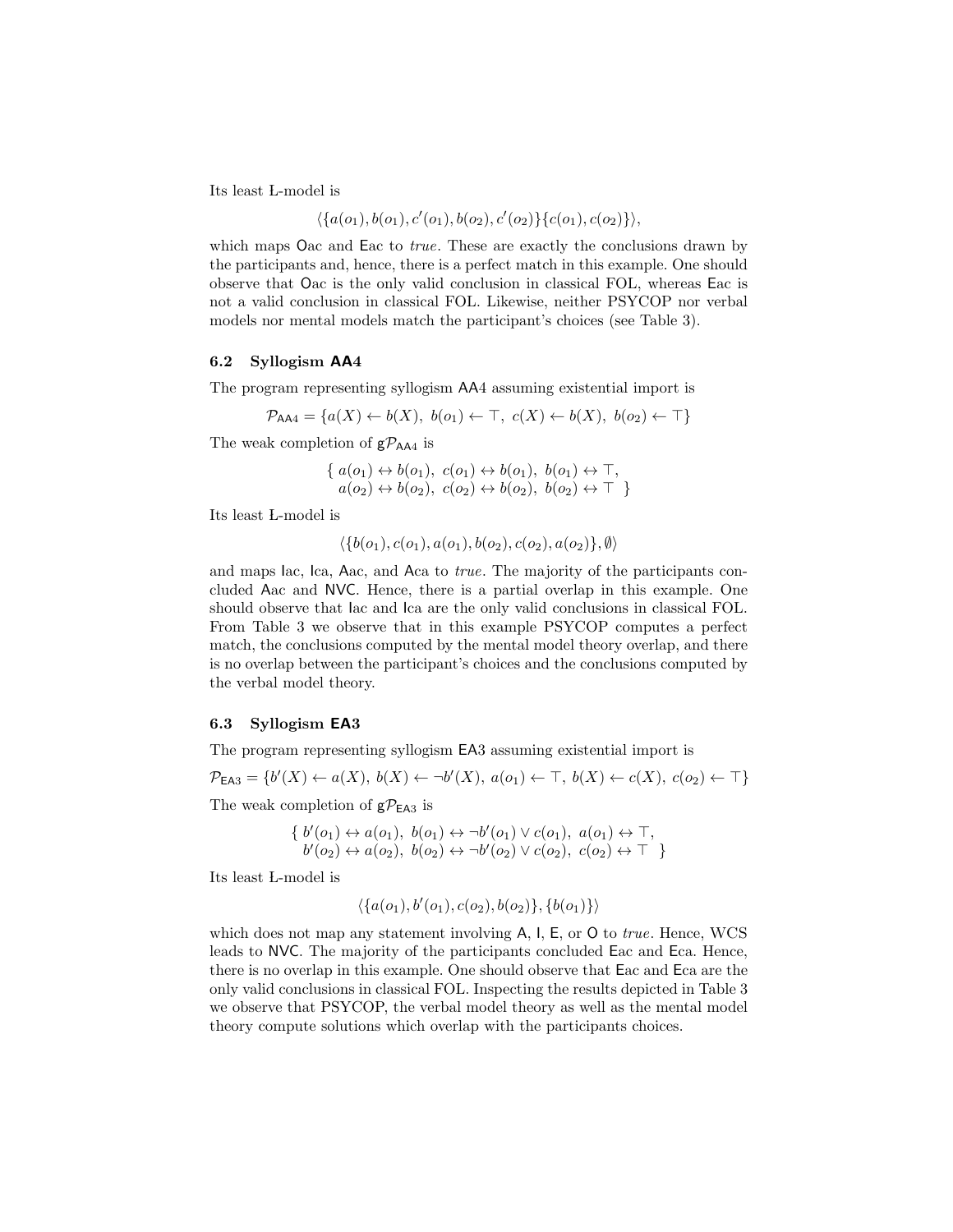|                 | participants | $_{\rm FOL}$ | PSYCOP    | verbal models | mental models | WCS        |
|-----------------|--------------|--------------|-----------|---------------|---------------|------------|
| IE <sub>1</sub> | Eac, Oac     | Oac          | Oac, lac, | Oac           | Eac, Eca,     | Eac, Oac   |
|                 |              |              | lca       |               | Oca, Oac,     |            |
|                 |              |              |           |               | <b>NVC</b>    |            |
| EA <sub>3</sub> | Eac, Eca     | Eac, Eca     | Eac, Eca, | NVC, Eca      | Eac, Eca      | <b>NVC</b> |
|                 |              |              | Oac, Oca  |               |               |            |
| AA4             | Aac, NVC     | lac, Ica     | lac, Ica  | NVC, Aca      | Aca, Aac,     | Aca, Aac,  |
|                 |              |              |           |               | lac, Ica      | lac, Ica   |

Table 5. The conclusions drawn by the participants are highlighted in gray and compared to the predictions of the theories FOL, PSYCOP, verbal and mental models as well as WCS for the syllogisms IE1, EA3, and AA4.

### 6.4 Summary

We have formalized three examples under WCS and have compared them to FOL, PSYCOP, the verbal, and the mental model theory. The results are summarized in Table 5. The selected examples are typical in the sense that for some syllogisms the conclusions drawn by the participants and WCS are identical, for some syllogisms the conclusions drawn by the participants and WCS overlap, and for some syllogisms the conclusions drawn by the particpants and WCS are disjoint. Moreover, WCS differs from the other cognitive theories.

# 7 Discussion

Our goal is to compare WCS to existing cognitive theories on syllogistic reasoning. To this end, we need to evaluate the predictions of WCS concerning all 64 syllogisms and compare it to all the cognitive theories mentioned in [24].

We did not consider abnormalities in the specification of implications as suggested in [32]. If each abnormality is mapped to false, then the specification with abnormalities is semantically equivalent to the specification given in this paper. On the first sight it appears that all abnormalities are indeed mapped to false, but we should take a second look. In particular, because we need to break the symmetry between our current specifications of Iac and Ica. Furthermore, in the reported meta-study participants dealt with abstract reasoning problems. This may explain why we did not need abnormalities here. However modeling the belief bias in syllogistic reasoning can require the abnormality predicate [28,4].

Rules like  $b(X) \leftarrow \neg b'(X)$  have been introduced as a technical means to deal with implications whose conclusion is negative. Such negative conclusions cannot be directly modelled in WCS as the model intersection property would be lost. This technical reason might be justified by the principle of truths [22], which states that only true items can be represented. Please note that these additional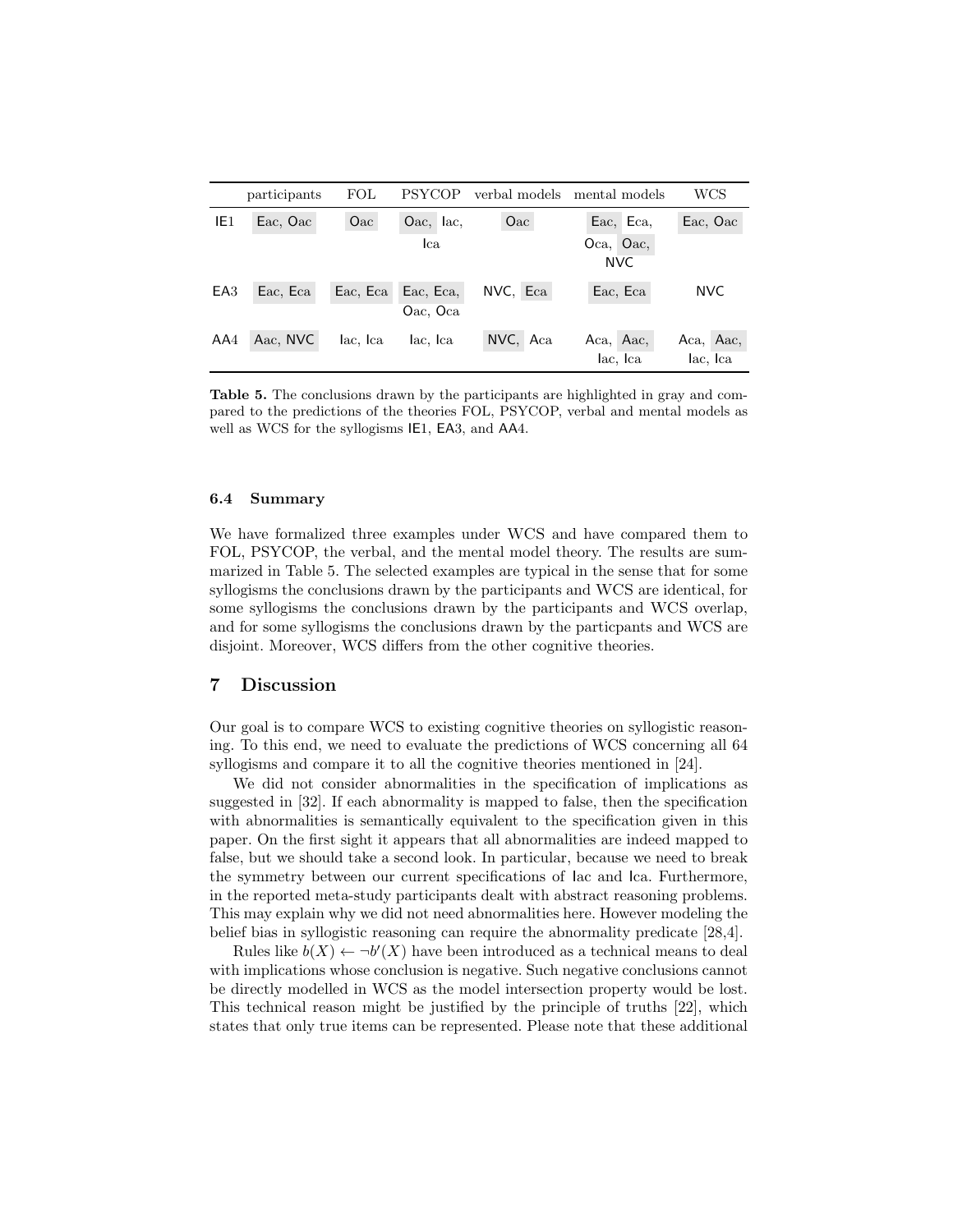rules come without existential import. Adding such import will introduce a new constant for each of these rules, which may lead to different conclusions.

### References

- 1. J.E. Adler and L.J. Rips. Reasoning: Studies of Human Inference and Its Foundations. Cambridge University Press, 2008.
- 2. L. J. Chapman and J. P. Chapman. Atmosphere effect re-examined. Journal of Experimental Psychology, 58(3):220–6, 1959.
- 3. K. L. Clark. Negation as failure. In H. Gallaire and J. Minker, editors, Logic and Data Bases, volume 1, pages 293–322. Plenum Press, New York, NY, 1978.
- 4. E.-A. Dietz. A computational logic approach to syllogisms in human reasoning. In Claudia Schon Ulrich Furbach, editor, Proceedings of the Workshop on Bridging the Gap between Human and Automated Reasoning on the 25th International Conference on Automated Deduction (CADE-25), pages 17–31. CEUR-WS.org, 2015.
- 5. E.-A. Dietz and S. Hölldobler. A new computational logic approach to reason with conditionals. In F. Calimeri, G. Ianni, and M. Truszczynski, editors, Logic Programming and Nonmonotonic Reasoning, 13th International Conference, LPNMR, volume 9345 of Lecture Notes in Artificial Intelligence, pages 265–278. Springer, 2015.
- 6. E.-A. Dietz, S. Hölldobler, and R. Höps. A computational logic approach to human spatial reasoning. In *IEEE Symposium on Human-Like Intelligence (CIHLI)*, 2015. (to appear).
- 7. E.-A. Dietz, S. H¨olldobler, and L. M. Pereira. On conditionals. In G. Gottlob, G. Sutcliffe, and A. Voronkov, editors, Global Conference on Artificial Intelligence, Epic Series in Computing. EasyChair, 2015.
- 8. E.-A. Dietz, S. Hölldobler, and M. Ragni. A computational logic approach to the suppression task. In N. Miyake, D. Peebles, and R. P. Cooper, editors, Proceedings of the 34th Annual Conference of the Cognitive Science Society, pages 1500–1505, Austin, TX, 2012.
- 9. E.-A. Dietz, S. Hölldobler, and M. Ragni. A computational logic approach to the abstract and the social case of the selection task. In 11th International Symposium on Logical Formalizations of Commonsense Reasoning, 2013.
- 10. E.-A. Dietz, S. Hölldobler, and C. Wernhard. Modeling the suppression task under weak completion and well-founded semantics. Journal of Applied Non-Classsical Logics, 24(1–2):61–85, 2014.
- 11. J. S. Evans. Bias in human reasoning causes and consequences. Essays in cognitive psychology. Lawrence Erlbaum, 1989.
- 12. J.S.B.T. Evans, J. L. Barston, and P. Pollard. On the conflict between logic and belief in syllogistic reasoning. Memory & Cognition,  $11(3):295-306$ , 1983.
- 13. J.S.T. Evans. Thinking and believing. Mental models in reasoning, 2000.
- 14. A. Garnham and J. Oakhill. Thinking and Reasoning. Wiley, 1994.
- 15. H Paul Grice. Logic and conversation. reprinted in studies in the way of words, ed. hp grice.(1989), 1975.
- 16. S. Hölldober. Logik und Logikprogrammierung, volume 1: Grundlagen. Synchron Publishers GmbH, Heidelberg, 2009.
- 17. S. Hölldobler and C. D. Kencana Ramli. Logic programs under three-valued Lukasiewicz semantics. In P. M. Hill and D. S. Warren, editors, Logic Programming, 25th International Conference, ICLP 2009, volume 5649 of Lecture Notes in Computer Science, pages 464–478, Heidelberg, 2009. Springer.